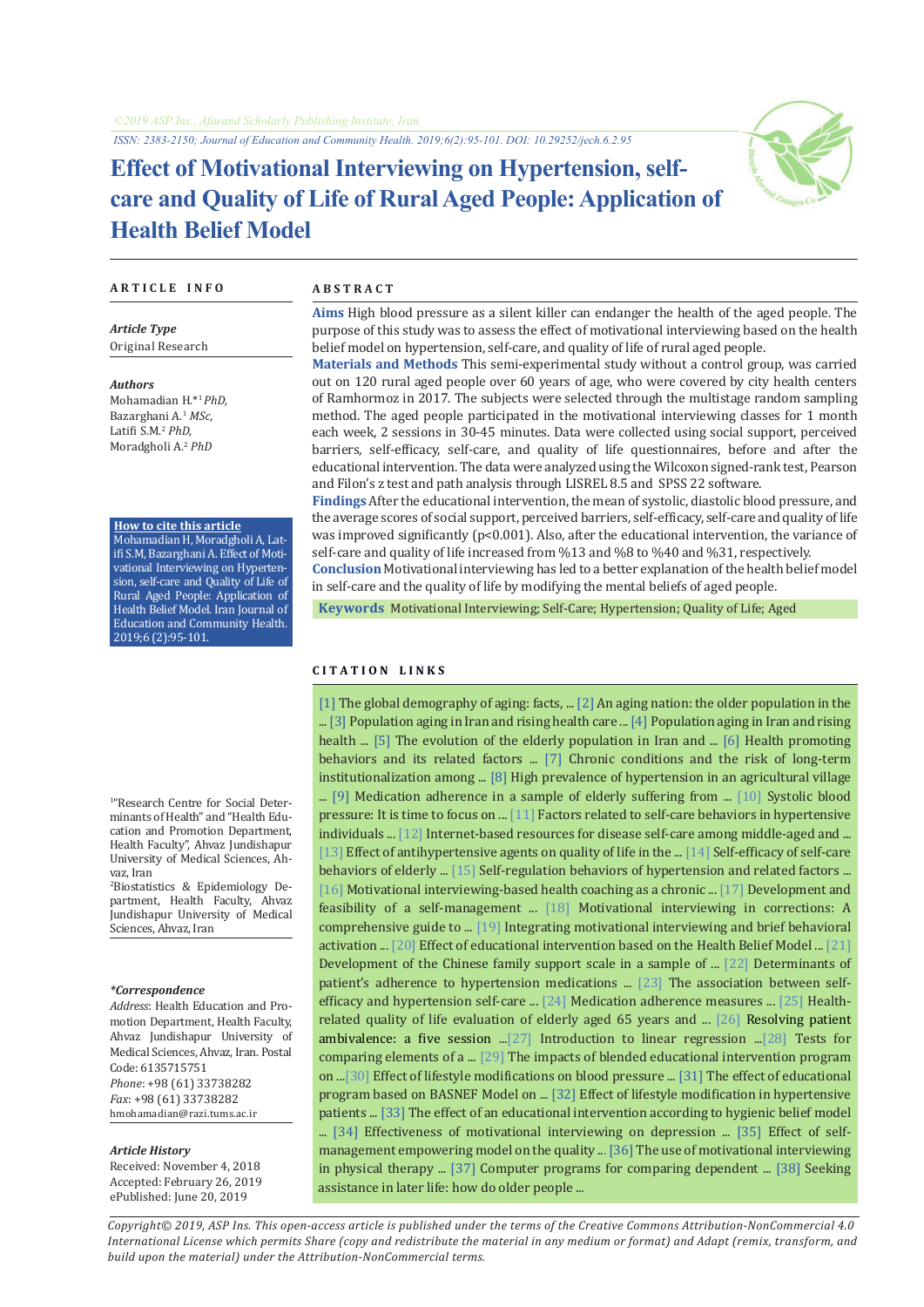# تاثیر مصاحبه انگیزشی بر پرفشاری خون، خودمراقبتی و کیفیت زندگی سالمندان روستایی **:** کاربردی از مدل اعتقاد بهداشتی

# **PhD** \* هاشم محمديان

"مركز تحقیقات عوامل اجتماعی موثر بر سلامت" و "گروه آموزش بهداشت و ارتقای سلامت، دانشكده بهداشت"، دانشگاه علوم پزشكی جندیشاپور اهواز، اهواز، ايران

## اسما بازرگانی **MSc**

"مركز تحقیقات عوامل اجتماعی موثر بر سلامت" و "گروه آموزش بهداشت و ارتقای سلامت، دانشكده بهداشت"، دانشگاه علوم پزشكی جندیشاپور اهواز، اهواز، ايران

# سیدمحمود لطیفی **PhD**

گروه آمار و اپیدمیولوژی، دانشكده بهداشت، دانشگاه علوم پزشكی جندیشاپور اهواز، اهواز، ايران

## اصغر مرادقلی **PhD**

گروه آمار و اپیدمیولوژی، دانشكده بهداشت، دانشگاه علوم پزشكی جندیشاپور اهواز، اهواز، ايران

# چکيده

اهداف: پرفشاری خون بهعنوان قاتل خاموش می تواند سلامت سالمندان را به مخاطره بیندازد. این مطالعه با هدف ارزیابی تاثیر مصاحبه انگیزشی مبتنی بر مدل اعتقاد بهداشتی بر پرفشاری خون، خودمراقبتی و کیفیت زندگی سالمندان روستایی انجام شد.

مواد و روشها: در این مطالعه نیمهتجربی بدون گروه شاهد در سال ۱۳۹۶، تعداد ۱۲۰ سالمند روستایی بالای ۶۰ سال تحت پوشش خانههای بهداشت شهرستان رامهرمز به روش نمونهگیری تصادفی چندمرحلهای انتخاب شدند. سالمندان طی یک ماه هر هفته ۲ جلسه به مدت ۳۰-۴۵ دقیقه در کلاس ی آموزشی ها مصاحبه انگیزشی شرکت کردند. دادهها با استفاده از پرسشنامههای حمایت اجتماعی، موانع درکشده، خودکارآمدی، خودمراقبتی و کیفیت زندگی، قبل و ۲ ماه بعد از مداخله آموزشی جمعآوری شدند و توسط نرمافزارهای آماری 8.5 LISREL و 22 SPSS با استفاده از آزمون آماری ویلکاکسون، آزمون Z Fillon-Pearson و تحلیل مسیر مورد تجزیه و تحلیل قرار گرفتند.

**یافتهها:** بعد از مداخله آموزشی، میانگین فشار خون سیستولیک- دیاستولیک و میانگین نمرات حمایت اجتماعی، موانع درکشده، خودکارآمدی، خودمراقبتی و کیفیت زندگی بهصورت معنیداری بهبود یافت (۱۰۰۱×p). همچنین میزان تبیین واریانس خودمراقبتی و کیفیت زندگی بعد از مداخله آموزشی به ترتیب از ۱۳ % و ۸ % به ۴۰ % و ۳۱ % افزا شی یافت .

**نتیجهگیری:** مصاحبه انگیزشی میتواند با اصلاح باورهای ذهنی سالمندان موجب تبیین بهتر مدل اعتقاد بهداشتی در خودمراقبتی و کیفیت زندگی شود. **کلیدواژهها:** مصاحبه انگیزشی، خودمراقبتی، پرفشاری خون، کیفیت زندگی، سالمندان

> تاريخ دريافت: ۱۳۹۷/۸/۱۳ تاريخ يذيرش: ۱۳۹۷/۱۲/۷ \*hmohamadian@razi.tums.ac.ir :مسئول نويسنده

# مقدمه

سالخوردگی جمعیت و افزایش سهم افراد سالمند در جمعیت، یکی از مهمترین تحولات اجتماعی قرن بیستویکم است<sup>[1]</sup> سازمان ملل متحد، سن ۶۰سالگی را بهعنوان نقطه برش سنی سالخوردگی یذیرفته است [2]. در سال ۲۰۱۰ میلادی، ۸% جمعیت جهان را سالمندان تشکیل میدادند. این در حالی است که در سال ۲۰۵۰ میلادی، این عدد به حدود ۱۶% کل جمعیت جهان افزایش خواهد یافت<sup>[3]</sup>. ییش بینیها حاکی از آن است که جمعیت سالمندان ایرانی تا سال ۲۰۵۰ به بیش از ۲۵% برسد؛ بر این اساس در سال ۲۰۵۰ جمعیت سالمندان ایرانی از میانگین جهانی بیشتر خواهد شد<sup>[4]</sup>. یکی از مهمترین شاخصهای جمعیتی، شاخص نسبت

جنسی سالمندی است. این شاخص بیانگر توزیع جمعیت مردان سالمند نسبت به زنان سالمند است. طبق گزارش سرشماری سال ،١٣٩۵ ۴۹/۳۸ % سالمند مرد و ۵۰/۶۲ % سالمند زن در ایران وجود داشته است<sup>[5]</sup>. سالم یپرشدن، حق همه افراد بشر است و این امر بر اهمیت سلامت سالمندی و ترویج رفتارهای ارتقادهنده سلامت می|فزاید<sup>[6]</sup>. همچنین سرعت بالای رشد جمعیت سالمند در مقایسه با رشد جمعیت کل کشور و پیش بینی افزایش تعداد و سهم سالخوردگان در سالهای آتی، لزوم برنامه ییزی برای کنترل مسایل مربوط به این گروه از جمعیت را مورد تاکید قرار میدهد. در این راستا نیاز به برنامههای وسیعتر و ضرورت پرداختن به موضوع سلامت سالمندی بهعنوان اولویتی مهم بیش از پیش نمایان میشود. امروزه بار بیماریهای مزمن مخصوصاً در کشورهای در

حال توسعه تهدید جدی در حوزه سلامت به شمار میرود<sup>[7]</sup>. علاوه بر این با افزایش سن احتمال ابتلا به یک یا چند بیماری مزمن نیز افزایش مییابد. این دوره از زندگی (سالمندی) اغلب با افزایش احتمال ابتلا به بیماریهای مزمن همراه است. بیماری پرفشاری خون یکی از بیماریهایی است که شیوع بالای آن در سراسر جهان و ایجاد عوارض جدی که بر ارگانهای بدن وارد می کند، این بیماری را به مشکل بهداشتی در کلیه جوامع تبدیل کرده است<sup>[8]</sup>. بیش از ۸۰% سالمندان، دارای حداقل یک بیماری مزمن و نزدیک به نیمی از آنان مبتلا به پرفشاری خون هستند<sup>[9]</sup>. پرفشاری خون به افزایش فشار خون سیستولیک بیش از ١٤٠میلیمتر جیوه یا دیاستولیک بیش از ٩٠میلیمتر جیوه اطلاق میشود<sup>[10]</sup>. این بیماری مزمن، بهدلیل نداشتن نشانههای آشکار و قابل تشخیص بهعنوان قاتل خاموش معرفی شده و یکی از مهمترین عوامل خطر قابل تعدیل بیماریهای قلبی - عروقی و عامل بسیار مهم برای افزایش میزان مرگومیر در سراسر جهان است.

ه*زاوهای* و همکاران<sup>[11]</sup> در مطالعه خود بر لزوم تدوین برنامه آموزشی براساس مدل اعتقاد بهداشتی و سازههای موثر بر انجام رفتارهای خودمراقبتی تاکید داشتند. یافتههای مطالعات مختلف نیز نشان میٖدهند عوامل متعددی از جمله خودکارآمدی، حمایت اجتماعی و موانع درکشده بر رفتارهای خودمراقبتی و کیفیت زندگی سالمندان دچار پرفشاری خون تاثیرگذار هستندا $^{\text{\tiny{[12]}}}$ . بهطوریکه *فوگاری* و *زایی* در تحقیق خود بیان میدارند که افزایش رفتارهای خودمراقبتی در زمینه کنترل فشار خون اثرات مثبتی بر كیفیت زندگی سالمندان خواهد داشت كه عدم كنترل آن موجب افت سطح كیفیت زندگی آنان خواهد شد<sup>[13]</sup>. از طرفی، خودکارآمدی تعیینکننده مناسبی برای تغییر رفتارهای خودمراقبتی است. روزبهانی و همکاران در بررسی ارتباط خودکارآمدی سالمندان مبتلا به پرفشاری خون با انجام رفتارهای خودمراقبتی، تاکید داشتند که برای کنترل پرفشاری خون بایستی برای مقوله خودکارآمدی اهمیت ویژهای قائل شد<sup>[14]</sup>. همچنین نتایج مطالعه *براتی* و همکاران موید وجود رابطه معنیدار بین حمایت اجتماعی با رفتارهای خودمراقبتی کنترل پرفشاری خون . [15] بود

اغلب مبتلایان به بیماریهای مزمن نیازمند اصلاحاتی ضروری در رفتار و سبك زندگیشان هستند تا بتوانند سلامتی خود را حفظ كنند . در سالهای اخیر، مصاحبه انگیزشی بهعنوان بخشی از پذیرش و تعهد هب درمانهای رفتاری، در فیط وسیعی از بیماریهای مزمن به کار گرفته شده است[11 16, مصاحبه انگیزشی، نوعی سبک ارتباطی مراجعمحور و رهنمودی برای تغییر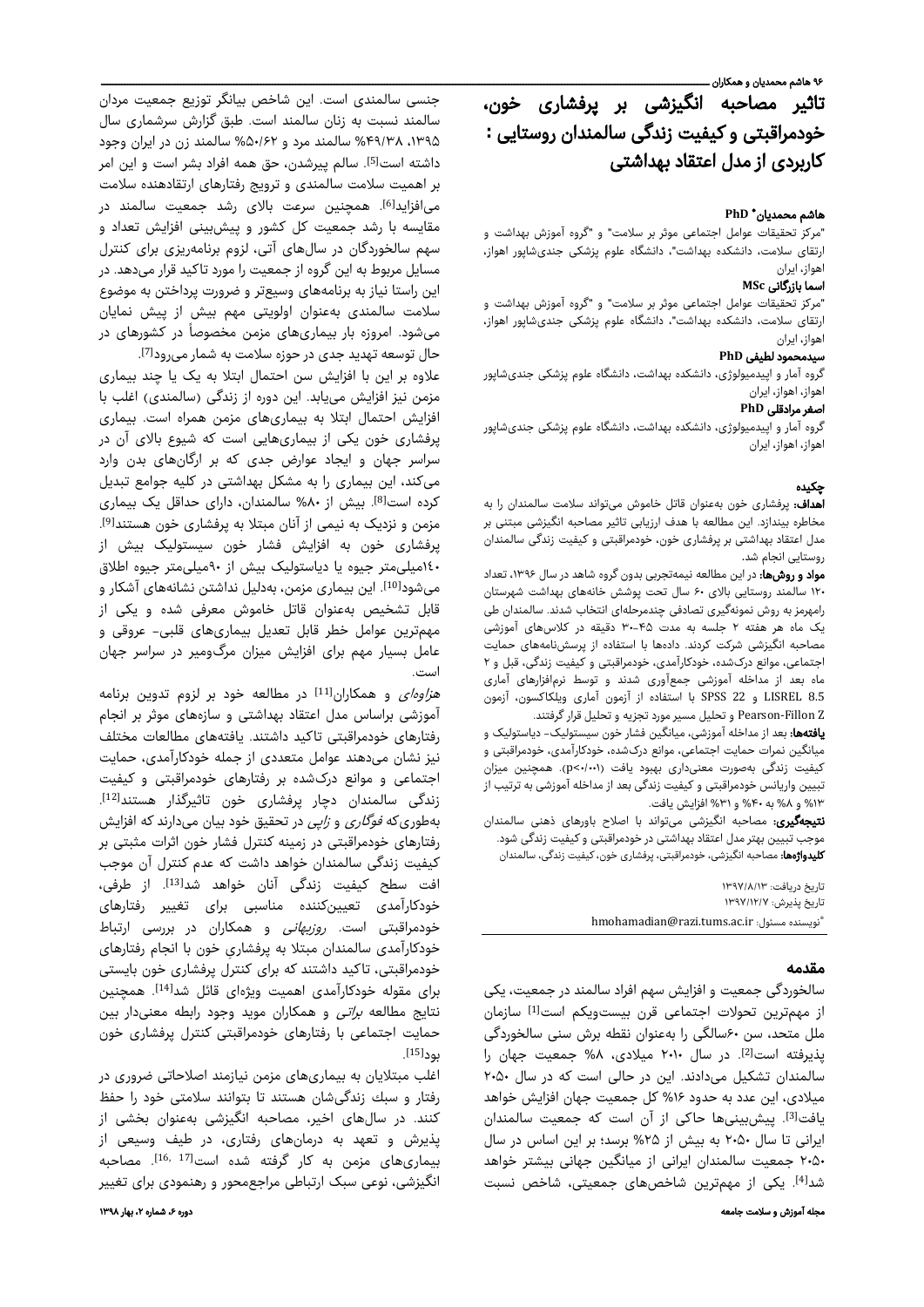رفتارهای ناسازگارانه از طریق كشف، شناسایی، حل تردیدها و دوسوگرایی است<sup>[18]</sup>. هدف این رویکرد برخلاف روشهای معمول درمان، کاهش یا ازبینبردن علایم بالینی نیست، بلکه بهدنبال بیان تنشهای انجام رفتارهای مخاطرهآمیز بدون مقاومت است تا افراد بتوانند مطابق با ارزشهای خود استراتژیهای مناسب درمانی را فراگیرند<sup>[19]</sup>. در این راستا، مدل ارایهشده در مطالعه حاضر میتواند اطلاعات مفیدی در خصوص راهکار ایجاد محرکهای انگیزشی (همچون خودکارآمدی) با تمرکز بر اصلاح عوامل خطر برای ارتقای کیفیت زندگی سالمندان با رویکرد مصاحبه انگیزشی فراهم سازد (شکل ۱). لازم به توضیح است چارچوب اصلی هدایتگر این مطالعه از مدل اعتقاد بهداشتی و بررسی متون اتخاذ شده است. بنابراین اين مطالعه با هدف ارزیابی تاثیر مصاحبه انگيزشی مبتنی بر مدل اعتقاد بهداشتی بر پرفشاری خون، خودمراقبتی و کیفیت زندگی سالمندان روستایی انجام شد.



شکل ۱) مدل پیشنهادی ارتقای کیفیت زندگی سالمندان با تمرکز بر رفتار خودمراقبتی

## مواد و روشها

.

این مطالعه نیمهتجربی بدون شاهد (قبل و بعد) از آبان الی اسفند ۱۳۹۶ در بین افراد بالای ۶۰ سال روستایی تحت پوشش خانههای بهداشت شهرستان رامهرمز انجام شد. در سال ،۱۳۹۵ ۳۵۴۴ سالمند تحت پوشش ۳۲ خانه بهداشت زیر نظر ۶ مرکز بهداشتی- درمانی روستایی قرار داشتند. برای تعیین حجم نمونه از نتایج مطالعه /فتخار/ردبیلی و همکاران استفاده شد<sup>[20]</sup>. حجم نمونه با احتساب ۰/۰۵=α و ۰/۲=*β*، ۱۱۱ نفر تعیین شد که با احتمال ریزش ،%۱۰ حجم نمونه نهایی ۱۲۰ نفر برآورد شد. برای انتخاب سالمندان از روش نمونهگیری تصادفی چندمرحلهای استفاده شد؛ بدین صورت که از هر ۶ مرکز بهداشتی- درمانی روستایی، یک خانه بهداشت بهتصادف انتخاب و در خانه بهداشت انتخابی، بهتصادف ۲۰ پروندهای که ضوابط ورود به مطالعه را داشتند برگزیده شد. معیارهای ورود به مطالعه، مصرف داروی کنترل فشار خون، ابتلا به پرفشاری خون از نوع اولیه (داشتن فشار خون سیستولیک ۱۴۰ تا ۱۶۰میلیمتر جیوه و فشار خون دیاستولیک ۸۵ تا ۱۰۰میلیمتر جیوه)، عدم ابتلا به بیماری [نارسایی قلب](http://iranheart.ir/%D8%A8%D9%8A%D9%85%D8%A7%D8%B1%D9%8A%D9%87%D8%A7%D9%8A-%D8%AF%D8%B1%D9%8A%DA%86%D9%87-%D8%A7%D9%8A-%D8%AA%D9%86%DA%AF%D9%8A-%D8%8C-%D9%86%D8%A7%D8%B1%D8%B3%D8%A7%D9%8A%D9%8A/) و عوارض پرفشاری خون (سكته قلبی، مغزی، ناراحتی كلیه) و معیار خروج از مطالعه عدم تمایل به ادامه همکاری بود.

دادهها با استفاده از پرسشنامههای استاندارد جمعآوری شدند. بخش اول شامل اطلاعات جمعیتشناختی از قبیل سن، جنس، وضعیت تاهل، وضعیت شغل، سطح تحصیلات، فشار خون سیستولیک- دیاستولیک، مدت ابتلا به فشار خون، سابقه فشار خون و مصرف داروی فشار خون بود. برای اندازهگیری قد و وزن از قدسنج و ترازو استفاده شد. شاخص توده بدنی از تقسیم وزن (كیلوگرم) به مجذور قد (متر مربع) محاسبه شد. همچنین فشار خون افراد بهصورت سیستولیک و دیاستولیک اندازهگیری و تمامی

اندازهگیریها توسط بهورز با دستگاه سنجش فشار خون بهطور یکسان انجام گرفت.

بخش دوم، سئوالات مربوط به سازههای مدل اعتقاد بهداشتی شامل پرسشنامه حمایت اجتماعی برگرفته از مطالعه لی و همکاران[21] با ۴ سئوال، پرسشنامه موانع درکشده برگرفته از مطالعه *کامران* و همکاران<sup>[22]</sup> با ۴ سئوال، پرسشنامه خودکارآمدی برگرفته از مطالعه *وارن- فیندلو* و همکاران<sup>[23]</sup> با ۵ سئوال، پرسشنامه رفتارهای خودمراقبتی کنترل فشار خون برگرفته از مطالعه *لم* و *فرسکو*<sup>[24]</sup> با ۴ سئوال و پرسشنامه ۳۱سئوالی کیفیت زندگی مرتبط با سلامت لییاد<sup>[25]</sup> بود. نحوه نمرهدهی تمامی سئوالات این بخش بهغیر از پرسشنامه لیپاد، مبتنی بر مقیاس لیکرت چهارگزینهای (هرگز =۱، گاهی اوقات=۲، معمولاً=۳ و همیشه=۴) بود و نمرهدهی در ارتباط با پرسشنامه لیپاد براساس مقیاس لیکرت پنجگزینهای (هرگز=۱، گاهی=۲، اغلب=۳، زیاد=۴ و خیلی زیاد=۵) صورت گرفت. لازم به توضیح است پرسشنامههای مذکور توسط محققان ایرانی با روایی و پایایی مناسب بومیسازی شدهاند.

روش کار در طول اجرای مطالعه بدین صورت بود که پژوهشگر پس از اخذ مجوز از دانشکده بهداشت و کمیته اخلاق دانشگاه علوم پزشکی جندیشاپور اهواز و پس از هماهنگیهای لازم با مسئولان، هر روز به خانه بهداشتهای فوق مراجعه و با مشارکت بهورز مستقر در خانههای بهداشت، سالمندانی كه واجد شرایط شركت در مطالعه بودند را انتخاب کرده و با ارایه فرم رضایتنامه به افراد باسواد و بیان توضیحات شفاهی برای افراد بیسواد در حضور یك فرد ثالث كه از اقوام درجهیک سالمند بود، از آنها برای شركت در پژوهش رضایت كتبی اخذ مینمود. با توجه به این که عمده افراد تحت مطالعه بیسواد و کمسواد بودند نحوه تکمیل پرسشنامه برای آنها توسط پرسشگر کارآزموده بهصورت مصاحبه فردی بود.

مداخله آموزشی براساس منابع معتبر و نتایج حاصل از پیشآزمون طراحی شد. ساختار جلسات آموزشی از دستورالعمل مصاحبه مداخله انگیزشی ینججلسهای استخراج شد<sup>[26]</sup>. سالمندان طی یک ماه هر هفته ۲ جلسه (در مجموع ۸ جلسه) به مدت ۳۰-۴۵ دقیقه در قالب گروههای کوچک ١٠نفری در کلاسهای آموزشی با محوریت اصلاح سبک زندگی شرکت کردند (جدول ۱). از آنجایی که مداخله آموزشی در حین اوقات فراغت سالمندان و با هماهنگی بهورزان تشكیل میشد، تعداد شرکتکنندگان در کلاسهای آموزشی دچار افت نشد. بعد از ۲ ماه مداخله آموزشی همراه با پیگیری، افراد مجدداً پرسشنامهها را تکمیل و تاثیر مداخله آموزشی مورد ارزیابی قرار گرفت.

دادهها با استفاده از نرمافزارهای آماری 8.5 LISREL و 22 SPSS تجزیه و تحلیل شدند. قبل از تجزیه و تحلیل، نرمالبودن توزیع دادهها با استفاده از آزمون کولمو گروف- اسمیرنوف مورد بررسی قرار گرفت. از تحلیل عاملی تاییدی و آزمون تحلیل مسیر برای متناسبسازی و تایید برازش مدل استفاده شد. لازم به توضیح است اولین و مهمترین پیشفرض اجرای تحلیل مسیر، عدم وجود روابط همخطی بین متغیرهای مستقل و وابسته است<sup>[27]</sup>. نتایج حاصل از آزمون همخطی نشان داد مقدار آماره تولرانس بیش از ۰/۲ و مقدار آماره عامل تورم واریانس کمتر از ۳ است؛ بنابراین فرض عدم همخطی تایید شد. آزمون آماری ویلکاکسون برای بررسی اختلاف بین میانگین نمرات حمایت اجتماعی، موانع درکشده، خودکارآمدی، خودمراقبتی، کیفیت زندگی و فشار خون سیستولیک- دیاستولیک قبل و ۲ ماه پس از مداخله آموزشی مورد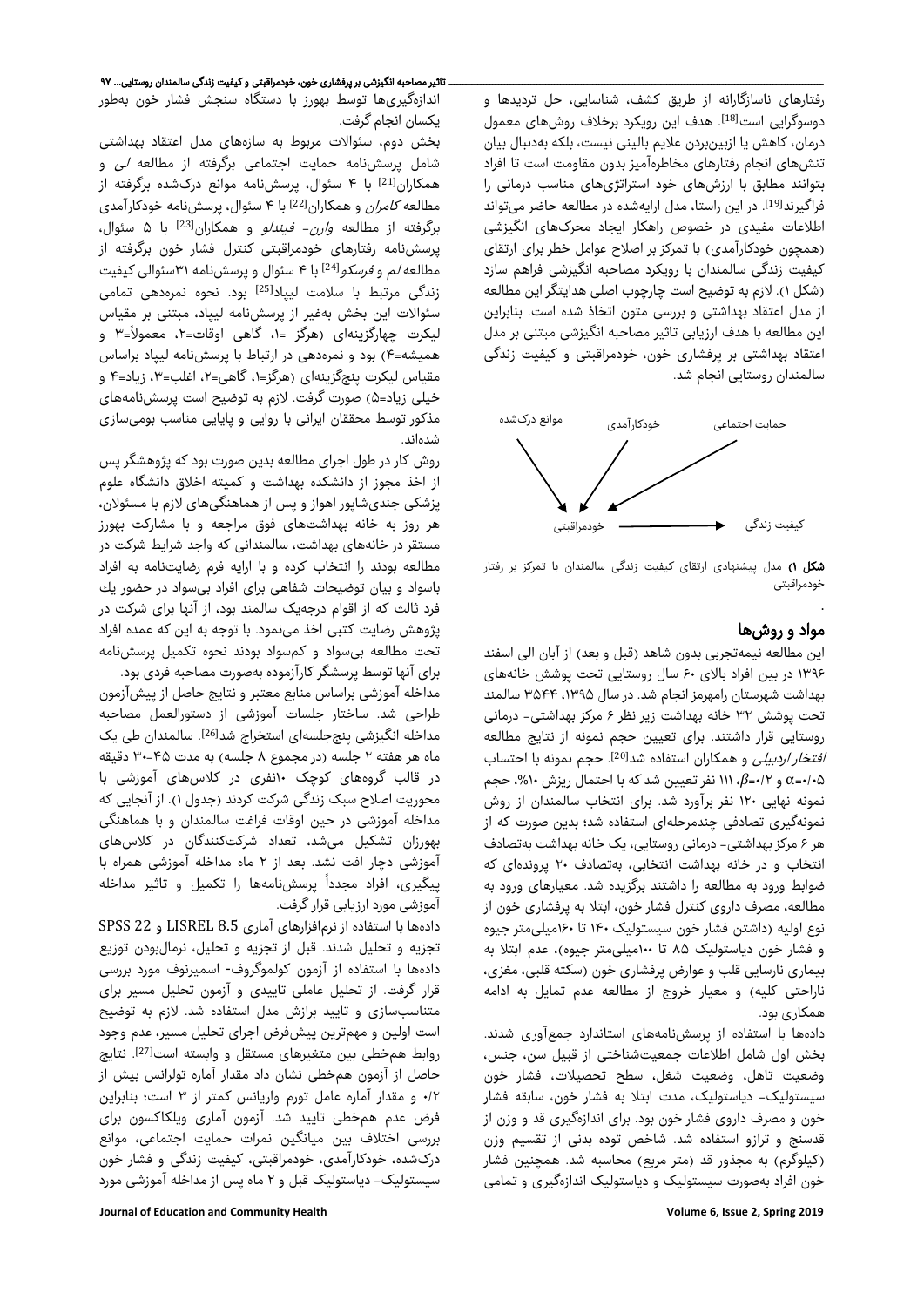## ۹۸ هاشم محمدیان و همکاران ـــــ

استفاده قرار گرفت. همچنین از آزمون Z Fillon-Pearson برای تبدیل R به Z برای مقایسه ضریب همبستگی خودمراقبتی با حمایت اجتماعی، موانع درکشده، خودکارآمدی و کیفیت زندگی قبل و بعد از مداخله آموزشی استفاده شد<sup>[28]</sup>.

|                         | <u>روشهای آموزشی کزمان</u>      | محتواى آموزشى                                                                                                                                            |
|-------------------------|---------------------------------|----------------------------------------------------------------------------------------------------------------------------------------------------------|
| ٣٠<br>دقيقه             | سخنرانی و پرسش و<br>پاسخ ا      | <del>جلسه</del> اول<br>آشنایی با هدف آموزش، اهمیت سبک زندگی<br>سالم و اصلاح موانع پیش روی مصرف منظم<br>داروهای کنترل فشار خون و تبعیت از دستورات<br>يزشک |
| FA<br>دقيقه             | سخنرانی و بحث<br>گروهی          | جلسه دوم<br>معرفی هنجارها و فرآیند گروه، فلسفه تسهیلگر،<br>تمرین آزادی، تمرین ابعاد تاثیر رفتار، تمرین<br>چرخه تغییر ارزیابی تعهد و اطمینان              |
| $\mathsf{r}$ .<br>دقيقه | سخنرانی و پرسش و<br>ا پاسخ<br>ا | جلسه سوم<br>بهبود نگرش سالمندان نسبت به تغذیه سالم و<br>اهمیت آن در کنترل پرفشاری خون و اصلاح<br>موانع پیش روی مصرف غذاهای کمچرب و<br>کمنمک              |
| $\kappa$<br>دقيقه       | سخنرانی و بحث<br>گروهی          | جلسه چهارم<br>تمرین شناسایی احساسات، تمرین و تکمیل<br>تمرین ابعاد تاثیر با ابعاد احساسی و تکلیف<br>خانگی                                                 |
| ۳٠<br>دقيقه             | سخنرانی و پرسش و<br>پاسخ        | جلسه ينجم<br>بهبود سلامت روانی با ارایه مطالبی در خصوص<br>راههای کنترل استرس و ارتقای کیفیت زندگی<br>سالمندان                                            |
| $\kappa$<br>دقيقه       | سخنرانی و بحث<br>گروهی          | جلسه ششم<br>تمرین بارش ذهنی سود و زیانهای کوتاه و<br>بلندمدت، تمرین تکمیل جدول ابعاد مثبت و<br>منفی، توصیف و تمرین گزینههای اصلاحی و<br>جايگزين          |
| ٣.<br>دقيقه             | سخنرانی و پرسش و<br>پاسخ        | جلسه هفتم<br>ارایه مطالبی در خصوص راههای اصلاح موانع<br>پیش روی ارتقای خودکارآمدی و بهبود حمایت<br>اجتماعی در مسیر کنترل پرفشاری خون                     |
| FA<br>دقيقه             | سخنرانی و بحث<br>گروهی          | جلسه هشتم<br>تعریف ارزشها، انجام تمرین شناسایی و<br>اولویتبندی ارزشها و تمرین تطابق ارزش با<br>رفتار                                                     |

# یافتهها

میانگین سنی شرکتکنندگان در مطالعه ۷۱/۸۰±۹/۰۳سال بود (جدول ۲).

بعد از مداخله آموزشی، میانگین نمرات متغیرهای پژوهش بهصورت معنیداری بهبود یافت (جدول ۳).

ضرایب همبستگی تمام متغیرهای پژوهش بهجز موانع درکشده با خودمراقبتی قبل و بعد از مداخله آموزشی تفاوت معنیدار آماری داشت (جدول ۴).

مجله آموزش و سلامت جامعه دوره ،۶ شماره ،۲ بهار ۱۳۹۸ میلادی ،۲ بهار ۱۳۹۸ میلادی ،۲ بهار ۱۳۹۸ میلادی ،۲ بهار ۱۳۹ شاخصهای برازش مدل قبل از مداخله آموزشی بهصورت مجذور X=(،۱۴/۶۰ درجه آزادی (df=(،٣ جذر میانگین مجذورات <sup>2</sup> کای ( خطای تقریب (RMSEA=(،٠/١٨٣ شاخص برازندگی تطبیقی (CFI=(،٠/٨٥ شاخص نیکویی برازش (GFI=(٠/٩٥ و شاخص برازندگی هنجارشده (NFI=(۰/۸۴ و بعد از مداخله آموزشی X=(،۳/۲۹ درجه آزادی (df=(،٣ جذر <sup>2</sup> بهصورت مجذور کای ( میانگین مجذورات خطای تقریب (RMSEA=(،٠/٠٢٩ شاخص

برازندگی تطبیقی (CFI=(،١/٠٠ شاخص نیکویی برازش (GFI=(٠/٩٩ و شاخص برازندگی هنجارشده (NFI=(۰/۹۸ بود. نتایج تحلیل مسیر نشان داد که قبل از مداخله آموزشی %۱۳ واریانس خودمراقبتی و %۸ واریانس کیفیت زندگی تبیین شد، ولی بعد از مداخله آموزشی این میزانها به ترتیب %۴۰ و %۳۱ رسید (شکلهای ۲ و ۳).

| جدول ۲) توزیع فراوانی مطلق و نسبی مشخصات جمعیتشناختی سالمندان |  |  |  |           |
|---------------------------------------------------------------|--|--|--|-----------|
|                                                               |  |  |  | (۱۲۰ نفر) |

| درصد                      | تعداد | مشخصات جمعيتشناختى                          |
|---------------------------|-------|---------------------------------------------|
|                           |       | محدوده سنى                                  |
| $\Delta$ ./.              | ۶.    | زیر ۷۰ سال                                  |
| $\Delta \cdot$ /.         | ۶.    | بیش از ۷۱ سال                               |
|                           |       | جنس                                         |
| FA/Y                      | ۵۸    | مرد                                         |
| $\triangle 1/Y$           | ۶۲    | زن                                          |
|                           |       | وضعيت تاهل                                  |
| 9714                      | ۱۱۷   | متاهل، بیوه و مطلقه                         |
| $Y/\Delta$                | ۳     | مجرد                                        |
|                           |       | وضعيت شغل                                   |
| 1110                      | ١۵    | حقوقبگیر دولت، بازنشسته                     |
| $F$ $F$                   | ۵۳    | کشاورزی و دامداری                           |
| $F^{\mu}/\mu$             | ۵۲    | خانەدار                                     |
|                           |       | سطح تحصيلات                                 |
| $\lambda \cdot$ / $\cdot$ | ۹۶    | بىسواد                                      |
| $\mathcal{W}/\mathcal{W}$ | ۱۶    | زیر دیپلم                                   |
| 51Y                       | ٨     | دییلم به بالا                               |
|                           |       | فشارخون سيستوليك                            |
| $F\cdot/\Lambda$          | ۴۹    | دارد                                        |
| $\Delta$ 9/۲              | ٧١    | ندارد                                       |
|                           |       | فشارخون دياستوليک                           |
| ۳۲۱۵                      | ۳۹    | دارد                                        |
| $5Y/\Delta$               | ۸۱    | ندارد                                       |
|                           |       | مدت ابتلا به فشار خون                       |
| $Y\Lambda/Y$              | ٣۴    | کمتر از یک سال                              |
| ۳۲/۵                      | ۳۹    | ۱-۳ سال                                     |
| 19/1                      | ٢٣    | ۳-۵ سال                                     |
| Y.                        | ٢۴    | بیش از ۵ سال                                |
|                           |       | سابقه فاميلى فشار خون                       |
| YY/Q                      | ۹۳    | بله                                         |
| 1710                      | ٢Y    | خير                                         |
|                           |       | <b>شاخص توده بدنی</b> (کیلوگرم بر متر مربع) |
| $\Delta\Delta/\lambda$    | ۶٧    | $Y\Delta >$                                 |
| YF/Y                      | ۲۹    | 12-1919                                     |
| Y.                        | ٢۴    | $\mu$ .<                                    |

جدول ۳) مقایسه میانگین آماری میزان فشار خون سیستولیک- دیاستولیک (برحسب میلیمتر جیوه) و نمرات حمایت اجتماعی، موانع درکشده، خودکارآمدی، خودمراقبتی و کیفیت زندگی قبل و بعد از مداخله آموزشی در سالمندان روستایی

| ີ                    |                                           |                                   |                               |
|----------------------|-------------------------------------------|-----------------------------------|-------------------------------|
| متغيرها              | قبل از مداخله                             | بعد از مداخله                     | سطح معنىدارى                  |
| فشارخون<br>سيستوليک  | IFF/H''HIF/9Y                             | <b>IMMIQA±IM/V.</b>               | $\cdot$ / $\cdot\cdot$ )      |
| فشارخون<br>دباستولیک | $\Lambda$ $\rightarrow$ $\pm \Lambda$ /۴۹ | VAI YY + SIAA                     | $\cdot$ / $\cdot\cdot\lambda$ |
| حمايت اجتماعي        | 7180±.14Y                                 | <b>M/QA±./AA</b>                  | $\cdot$ / $\cdot\cdot$ )      |
| موانع درکشده         | $Y/55t$ ./ $\Lambda$ ۴                    | $Y/\Lambda\Delta t$ ./ $\Delta$ . | $\cdot$ / $\cdot\cdot$ )      |
| خودکارآمدی           | Y/V۳±./۵۶                                 | $Y/Y$ F±./ $Y$ ۹                  | $\cdot/\cdots$                |
| خودمراقبتي           | $Y/\mathcal{P}(\pm)/$                     | $Y/Y\Lambda_{\pm\bullet}/YY$      | $\cdot$ / $\cdot\cdot$ )      |
| كيفيت زندگي          | $59/5V \pm 116/5W$                        | VQ/QP±11/97                       | $\cdot$ / $\cdots$            |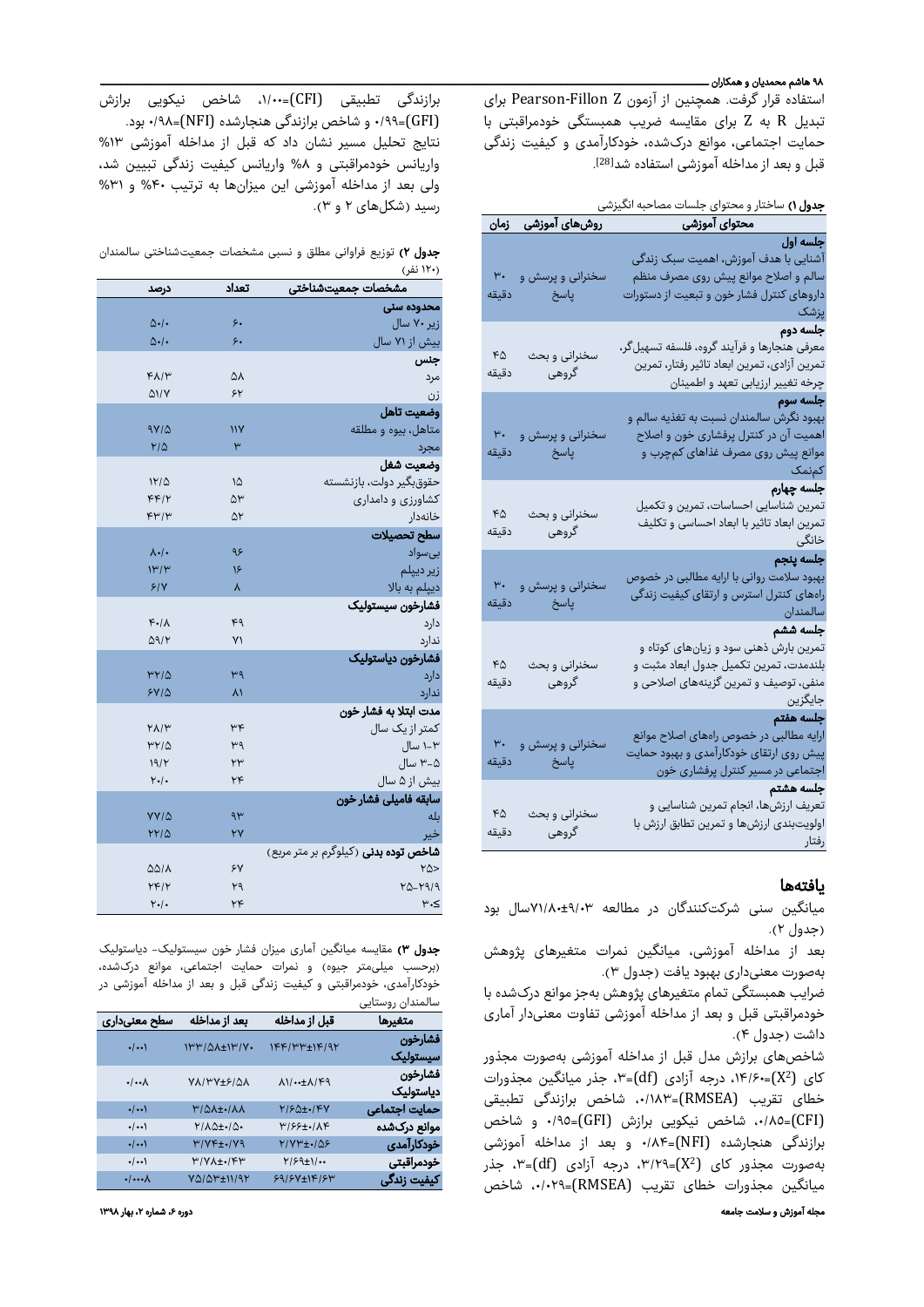جدول ۴) مقایسه ضریب همبستگی رفتار خودمراقبتی با نمرات حمایت اجتماعی، موانع درکشده، خودکارآمدی و کیفیت زندگی قبل و بعد از مداخله آموزشی در سالمندان روستایی

| سطح<br>score معنىدارى    | $Z -$         | ضریب همبستگی بعد<br>از مداخله        | ضريب همبستگي<br>قبل از مداخله | متغيرها          |
|--------------------------|---------------|--------------------------------------|-------------------------------|------------------|
| $\cdot/\cdot \cdot$ ۴    | $-Y/AY$       | $\cdot$ $ \mathcal{F} \cdot \rangle$ | .154F                         | حماىت<br>اجتماعي |
| $\cdot/11$               | $-1/\Delta$ ۹ | $\cdot$ /۴۷۹                         | .9.1                          | موانع<br>درکشده  |
| $\cdot$ / $\cdot\cdot$ ) | ۳۱۲۳          | $\cdot$ /۳۴۵                         | $.$ $\cdot$ $\epsilon$        | خودكارآمدى       |
| $\cdot/\cdots$           | 9/10          | .18FW                                | $\cdot$ / $\gamma$ A $\gamma$ | کیفیت زندگی      |



شکل ۲) رابطه بین حمایت اجتماعی، موانع درکشده، خودکارآمدی و خودمراقبتی با کیفیت زندگی سالمندان روستایی قبل از مداخله آموزشی  $(p<\cdot/\cdot)^{**}$  و  $p<\cdot/\cdot\Delta^*$ 



شکل ۳) رابطه بین حمایت اجتماعی، موانع درکشده، خودکارآمدی و خودمراقبتی با کیفیت زندگی سالمندان روستایی بعد از مداخله آموزشی  $(p<\cdot/\cdot)^{**}$  و  $p<\cdot/\cdot\Delta^*$ 

# بحث

یافتههای پژوهش حاضر نشان داد که با ترویج رفتارهای ارتقادهنده سلامت میتوان میزان فشار خون سیستولیک و دیاستولیک در سالمندان را کاهش داد. این نتایج با یافتههای مطالعات *فرهندی* و همکاران<sup>[29]</sup>، *پراسانا* و همکاران<sup>[30]</sup>، *ایزدی راد* وهمکاران<sup>[31]</sup>، *فراگالی* و همکاران<sup>[32]</sup> و ص*ادقی* و همکاران<sup>[33]</sup> مطابقت داشت. در پژوهش حاضر به نظر میرسد دلیل انطباق و پایبندی بهتر سالمندان به کنترل فشار خون سیستولیک و دیاستولیک ناشی از تمرکز بر مصاحبه انگیزشی باشد. زمانی که سالمند انگیزش مناسبی از پیامدهای بیماری خود نداشته باشند،<br>طبعاً احتمال کمتری دارد که از رفتارهای مروج سلامت ییروی نماید و برای کسب لذتها و خواستههای موقت و لحظهای، دستورات پزشک معالج خود را نادیده میگیرد. بنابراین قابل بیان است زمانی که انگیزش سالمندان پایین باشد، احتمال پایبندی به [34] توصیههای بهداشتی- درمانی نیز کاهش خواهد یافت .

نتایج مطالعه حاضر بر بهبود کیفیت زندگی سالمندان در اثر مداخله آموزشی با رویکرد مصاحبه انگیزشی گروهی دلالت دارد و نشان میدهد که سازههای مورد بررسی در مدل اعم از حمایت

تاثیرگذار هستند و منجر به اتخاذ رفتارهای مروج سلامت میشوند و این رفتارها نیز بهنوبه خود بر سطح کیفیت زندگی موثرند. نتایج مطالعه *خضری* و همکاران<sup>[35]</sup> نیز موید این بود که نمره کیفیت زندگی سالمندان مبتلا به پرفشاری خون بعد از اجرای مداخله توانمندسازی خودمراقبتی در گروه آزمون افزایش قابل توجهی داشت. در تبیین یافتههای بهدستآمده میتوان گفت مصاحبه انگیزشی ترکیبی از اصول برگرفتهشده از مدلهای رواندرمانی و تغییر رفتار است. یکی از اصول مهم مصاحبه انگیزشی، توانمندسازی است؛ یعنی کمک به بیمار در زمینه کشف این مطلب که چگونه میتواند در وضعیت سلامتی خود تغییری ایجاد کند. مصاحبه انگیزشی با تاکید بر حس خودمختاری و آزادی عمل باعث افزایش امیدواری در سالمندان میشود. ضمناً اجرای مصاحبه انگیزشی در گروه، موجب شد تا سالمندان ضمن درك تشابهات یکدیگر، به احساس همبستگی اجتماعی و آرامش بیشتری دست یابند<sup>[36]</sup>. .

در پژوهش حاضر بین ضریب همبستگی رفتار خودمراقبتی با حمایت اجتماعی، خودکارآمدی و کیفیت زندگی قبل و بعد از مداخله آموزشی اختلاف معنیدار آماری مشاهده شد. در این خصوص شاید بتوان اذعان داشت که این نوع فرض کمتر در ایران صورت گرفته است. چرا که عمده مطالعات بهدنبال بررسی اختلاف میانگین نمره یک سازه قبل و بعد از مداخله آموزشی هستند. در صورتی که در این مطالعه محققان علاوه بر مورد مذکور بهدنبال کشف این مساله بودند که آیا مداخله آموزشی میتواند موجب بهبود ضریب همبستگی بین دو سازه مستقل از هم قبل و بعد از مداخله آموزشی شود یا خیر. در سال ۲۰۱۶، *کلایتونسیلور* و *مرینو*-*سوتو* روشهای مختلفی را برای آزمون تفاوت بین ضریب همبستگی نمرات مطرح کردند[37]. بهدلیل این که این قبیل تکنیکها در نرمافزارهای آماری رایج و استاندارد موجود نیستند، محققان از آزمون این فرضیهها صرف نظر میکنند. در تبیین یافته بهدستآمده میتوان گفت مصاحبه انگیزشی توانست موجب بهبود روابط بین رفتار خودمراقبتی با حمایت اجتماعی، خودکارآمدی و کیفیت زندگی قبل و بعد از مداخله آموزشی شود. به عبارت دیگر، بعد از مداخله آموزشی ضریب همبستگی بهبود معنیداری نسبت به قبل از آموزش نشان داد، اما در خصوص موانع درکشده اختلاف معنیدار آماری قبل و بعد از مداخله آموزشی مشاهده نشد. در تبیین این یافته میتوان بیان داشت از آنجایی که قبل از مداخله آموزشی براساس نتایج تحلیل مسیر موثرترین تبیینکننده خودمراقبتی، موانع درکشده بود، لذا محتوای مداخله آموزشی بر رفع موانع درکشده پایهریزی شد. بعد از اصلاح موانع درکشده، سالمندان اتکای بیشتری بر خود و توانمندیهایشان داشتند[38]. برای ارتقای کیفیت زندگی سالمندان مبتلا به پرفشاری خون

پیشنهاد میشود تا متولیان امر سلامت کشور از اصول مصاحبه انگیزشی برای اصلاح رفتار خودمراقبتی سالمندان استفاده بیشتری ببرند.

در اجرای این پژوهش محدودیتهایی وجود داشت؛ از جمله این مطالعه بهصورت نیمهتجربی بدون شاهد انجام شده است. همچنین در این مطالعه، مدتزمان بررسی اثر مداخله در یک دوره ۲ماهه پیگیری شد که نیاز است دوام اثر این مداخله در طولانیمدت نیز بررسی شود. لذا پیشنهاد میشود از دیگر مدلهای ارتقای سلامت با رویکرد مصاحبه انگیزشی با تمرکز بر اصلاح سبک زندگی و رعایت دستورالعملهای مصرف صحیح داروهای کنترل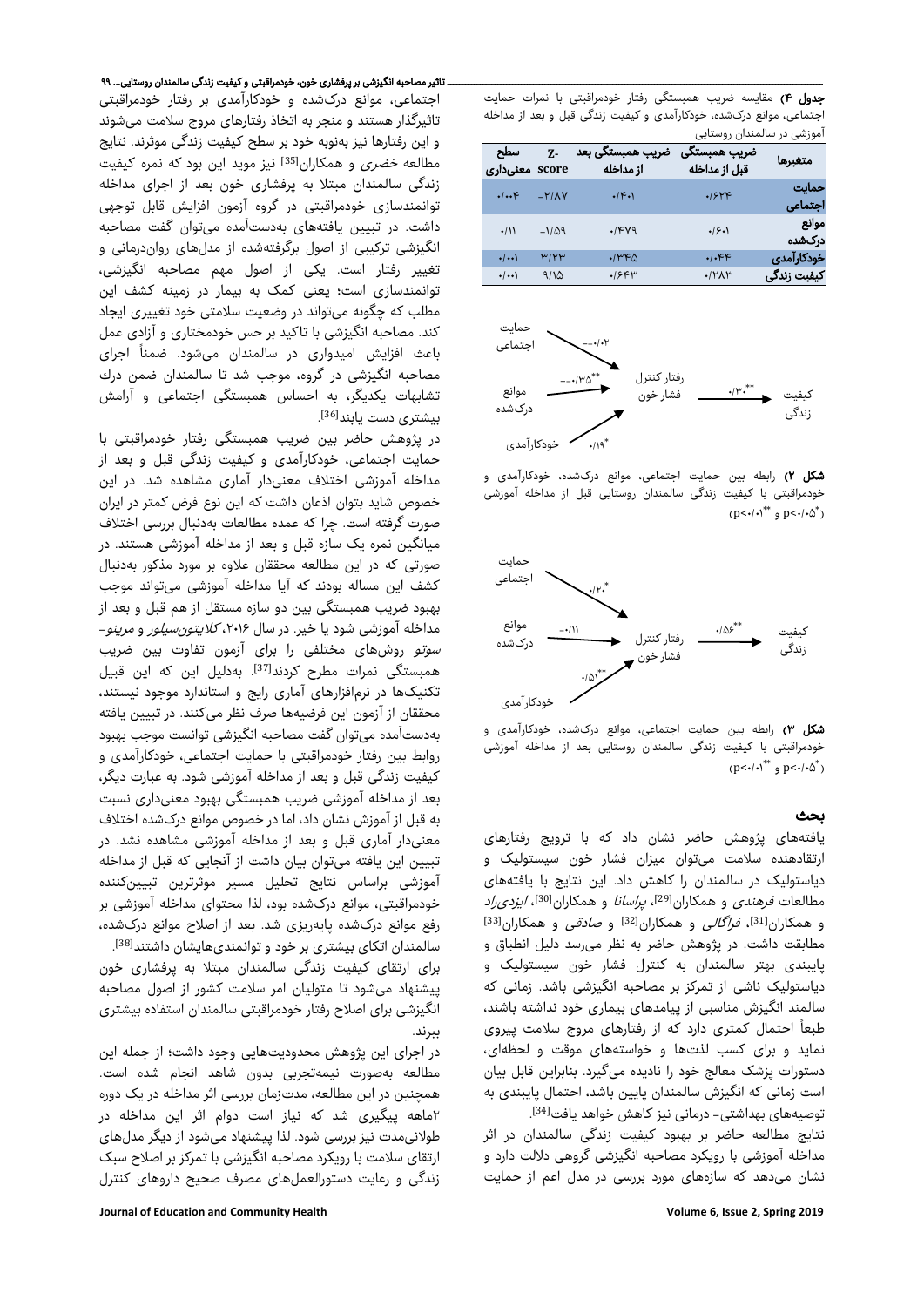## ۱۰۰ هاشم محمديان و همکاران ــــــــــــــــــــــــــــــــــــــــــــــــــــــــــــــــــــــــــــــــــــــــــــــــــــــــــــــــــــــــــــــــــــــــــــــــــــــــــــــــــــــــــــــــــــــــــــــــــــــــــــــ

10- Basile JN. Systolic blood pressure: It is time to focus on systolic hypertension—especially in older people. Br Med J. 2002;325(7370):917-18.

11- Hazavehei MM, Dashti S, Moeini B, Faradmal J, Shahrabadi R, Yazdi AH. Factors related to self-care behaviors in hypertensive individuals based on Health Belief Model. Koomesh. 2015;17(1):37-44. [Persian]

12- Pettus AJ, Mendez-Luck CA, Bergeron CD, Ahn S, Towne SD Jr, Ory MG, et al. Internet-based resources for disease self-care among middle-aged and older women<br>with chronic conditions. I Womens Health. chronic conditions. J Womens 2017;26(3):222-33.

13- Fogari R, Zoppi A. Effect of antihypertensive agents on quality of life in the elderly. Drugs Aging. 2004;21(6):377-93.

14- Roozbahani N, Khorsandi M, Fekrizadeh Z. Selfefficacy of self-care behaviors of elderly patients with hypertension. J Sabzevar Univ Med Sci. 2014;21(5):753- 60. [Persian]

15- Barati M, Darabi D, Moghimbeigi A, Afsar A. Selfregulation behaviors of hypertension and related factors among hypertensive patients. J Fasa Univ Med Sci. 2011;1(3):116-22. [Persian]

16- Linden A, Butterworth SW, Prochaska JO. Motivational interviewing-based health coaching as a chronic care intervention. J Eval Clin Pract. 2010;16(1):166-74.

17- Benzo R, Vickers K, Ernst D, Tucker S, McEvoy C, Lorig K. Development and feasibility of a selfmanagement intervention for chronic obstructive pulmonary disease delivered with motivational interviewing strategies. J Cardiopulm Rehabil Prev. 2013;33(2):113-23.

18- Bogue BM. Motivational interviewing in corrections: A comprehensive guide to implementing MI in corrections. Washington D.C: US Department of Justice, National Institute of Corrections; 2012.

19- Balán IC, Lejuez CW, Hoffer M, Blanco C. Integrating motivational interviewing and brief behavioral<br>activation therapy: theoretical and practical activation therapy: theoretical and practical considerations. Cogn Behav Pract. 2016;23(2):205-20.

20- Eftekhar Ardebili H, Fathi S, Moradi M, Mahmoudi M, Maheri A. Effect of educational intervention based on the Health Belief Model in blood pressure control in hypertensive women. J Mazandaran Univ Med Sci. 2014;24(119):62-71. [Persian]

21- Li G, Hu H, Dong Z, Arao T. Development of the Chinese family support scale in a sample of Chinese<br>patients with hypertension. PLoS One. hypertension. 2013;8(12):e85682.

22- Kamran A, Sadeghieh Ahari S, Biria M, Malepour A, Heydari H. Determinants of patient's adherence to hypertension medications: application of health belief model among rural patients. Ann Med Health Sci Res. 2014;4(6):922-27.

23- Warren-Findlow J, Seymour RB, Huber LRB. The association between self-efficacy and hypertension selfcare activities among African American adults. J Community Health. 2012;37(1):15-24.

24- Lam WY, Fresco P. Medication adherence measures: an overview. Biomed Res Int. 2015;2015:217047.

25- Jalenques I, Auclair C, Rondepierre F, Gerbaud L, Tourtauchaux R. Health-related quality of life evaluation of elderly aged 65 years and over living at home. Rev Epidemiol Sante Publique. 2015;63(3):183-90. [French]

فشار خون در سالمندان در مراکز و کلینیکهای سالمندان و در دیگر سطوح جامعه و مناطق مختلف استفاده شود.

# نتیجهگیری

مصاحبه انگیزشی میتواند با اصلاح باورهای ذهنی سالمندان، موجب تبیین بهتر مدل اعتقاد بهداشتی در اصلاح رفتار خودمراقبتی و ارتقای کیفیت زندگی آنان شود.

تشکر و قدردانی: بدین وسیله از مسئولان محترم دانشگاه علوم پزشكی جندیشاپور اهواز و تمامی سالمندانی که ما را در این طرح یاری نمودند، سپاسگزاریم.

...ری<br>**تاییدیه اخلاقی**: پژوهش حاضر برگرفته از پایاننامه مصوب دانشگاه علوم پزشكی جندیشاپور اهواز با شماره -9612SDH است و تحت کد اخلاق .1396.491REC.AJUMS.IR انجام پذیرفته است.

**تعارض منافع:** تعارض منافعی وجود ندارد.

سهم نویسندگان: هاشم محمديان (نویسنده اول)، روششناس/پژوهشگر اصلی/نگارنده بحث (%٥٠)؛ اسما بازرگانی (نویسنده دوم)، نگارنده مقدمه (%١٠)؛ سیدمحمود لطیفی (نویسنده سوم)، روششناس/تحلیلگر آماری (%٢٠)؛ اصغر مرادقلی (نویسنده چهارم)، پژوهشگر کمکی/تحلیلگر آماری (%٢٠)

م**نابع مالی:** حمایت مالی این پژوهش بر عهده معاونت محترم پژوهشی دانشگاه علوم پزشكی جندیشاپور اهواز بود.

# منابع

1- Bloom DE, Luca DL. The global demography of aging: facts, explanations, future. In: Handbook of the economics of population aging. Piggott J, Woodland A, editors. North Holland: Elsevier Science; 2016. pp. 3-56.

2- Ortman JM, Velkoff VA, Hogan H. An aging nation: the older population in the United States. Prince George's County, Suitland: United States Census Bureau; 2014.

3- Suzman R, Beard J. Global health and aging [Internet]. Geneva: World Health Organization; 2011 [cited 2016<br>Oct 23]. Available from: Available

https://www.who.int/ageing/publications/global\_healt h/en/

4- Mirzaie M, Darabi S. Population aging in Iran and rising health care costs. Salmand. 2017;12(2):156-69. [Persian]

5- Safarkhanlou H, Rezaei Ghahroodi Z. The evolution of the elderly population in Iran and the world. Statistics. 2017;5(3):8-16. [Persian]

6- Habibi A, Nikpour S, Seyedoshohadaei M, Haghani H. Health promoting behaviors and its related factors in elderly. Iran J Nurs. 2006;19(47):35-48. [Persian]

7- Nihtilä EK, Martikainen PT, Koskinen SV, Reunanen AR, Noro AM, Häkkinen UT. Chronic conditions and the risk of long-term institutionalization among older people. Eur J Public Health. 2008;18(1):77-84.

8- Manus MB, Bloomfield GS, Leonard AS, Guidera LN, Samson DR, Nunn CL. High prevalence of hypertension in an agricultural village in Madagascar. PloS One. 2018;13(8):e0201616.

9- Rajpura J, Nayak R. Medication adherence in a sample of elderly suffering from hypertension: evaluating the influence of illness perceptions, treatment beliefs, and illness burden. J Manag Care Pharm. 2014;20(1):58-65.